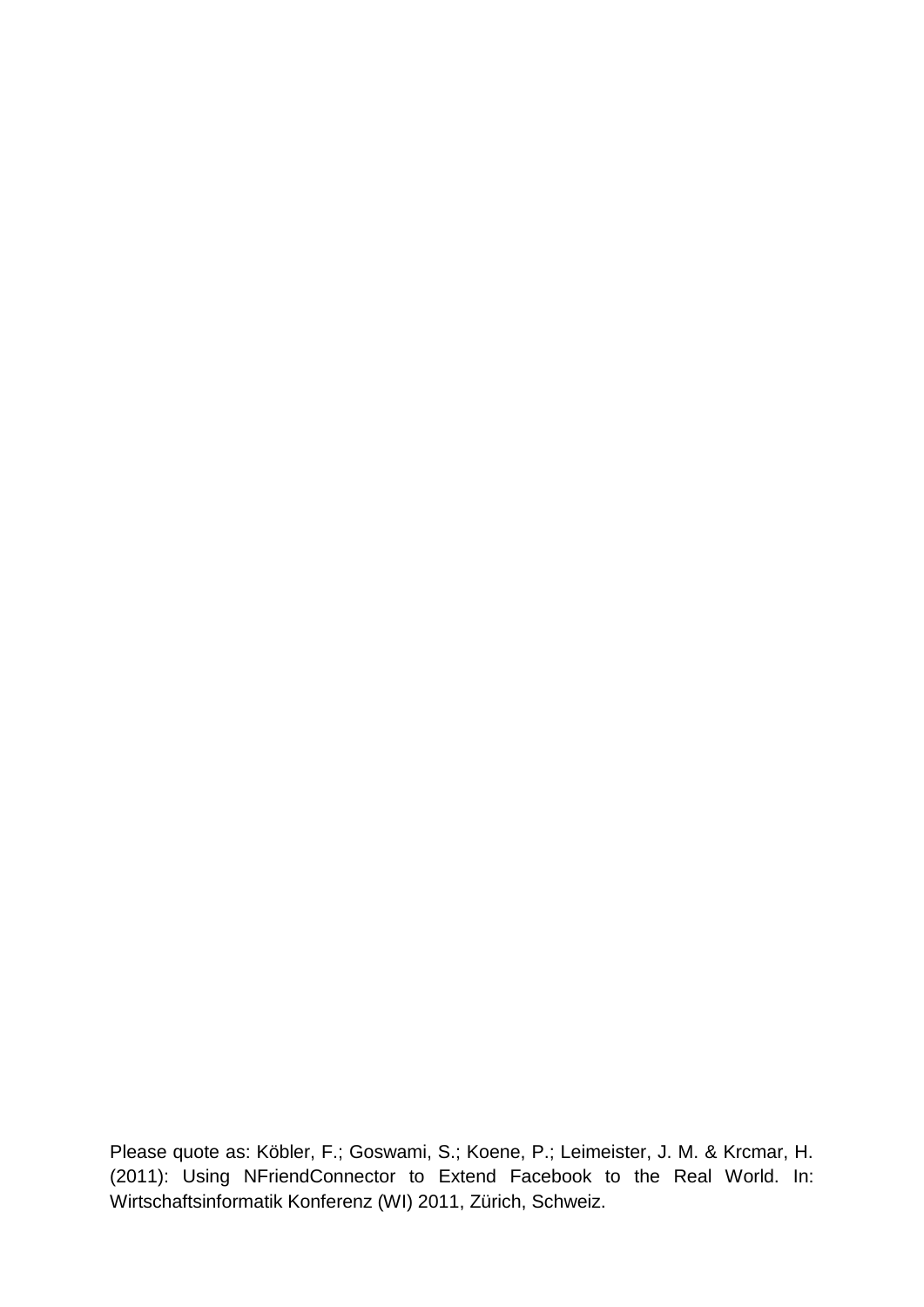## **Association for Information Systems [AIS Electronic Library \(AISeL\)](http://aisel.aisnet.org)**

[Wirtschaftinformatik Proceedings 2011](http://aisel.aisnet.org/wi2011) [Wirtschaftinformatik](http://aisel.aisnet.org/wi)

1-1-2011

# Using NFriendConnector to Extend Facebook to the Real World

Felix Köbler *Technische Universität München*, koebler@in.tum.de

Suparna Goswami *Technische Universität München*, goswami@in.tum.de

Philip Koene *Technische Universität München*, koene@in.tum.de

Jan Marco Leimeister *Universität Kassel*, leimeister@uni-kassel.de

Helmut Krcmar *Technical Universität Munchen*, krcmar@in.tum.de

#### Recommended Citation

Köbler, Felix; Goswami, Suparna; Koene, Philip; Leimeister, Jan Marco; and Krcmar, Helmut, "Using NFriendConnector to Extend Facebook to the Real World" (2011). *Wirtschaftinformatik Proceedings 2011.* Paper 27. http://aisel.aisnet.org/wi2011/27

This material is brought to you by the Wirtschaftinformatik at AIS Electronic Library (AISeL). It has been accepted for inclusion in Wirtschaftinformatik Proceedings 2011 by an authorized administrator of AIS Electronic Library (AISeL). For more information, please contact [elibrary@aisnet.org.](mailto:elibrary@aisnet.org>)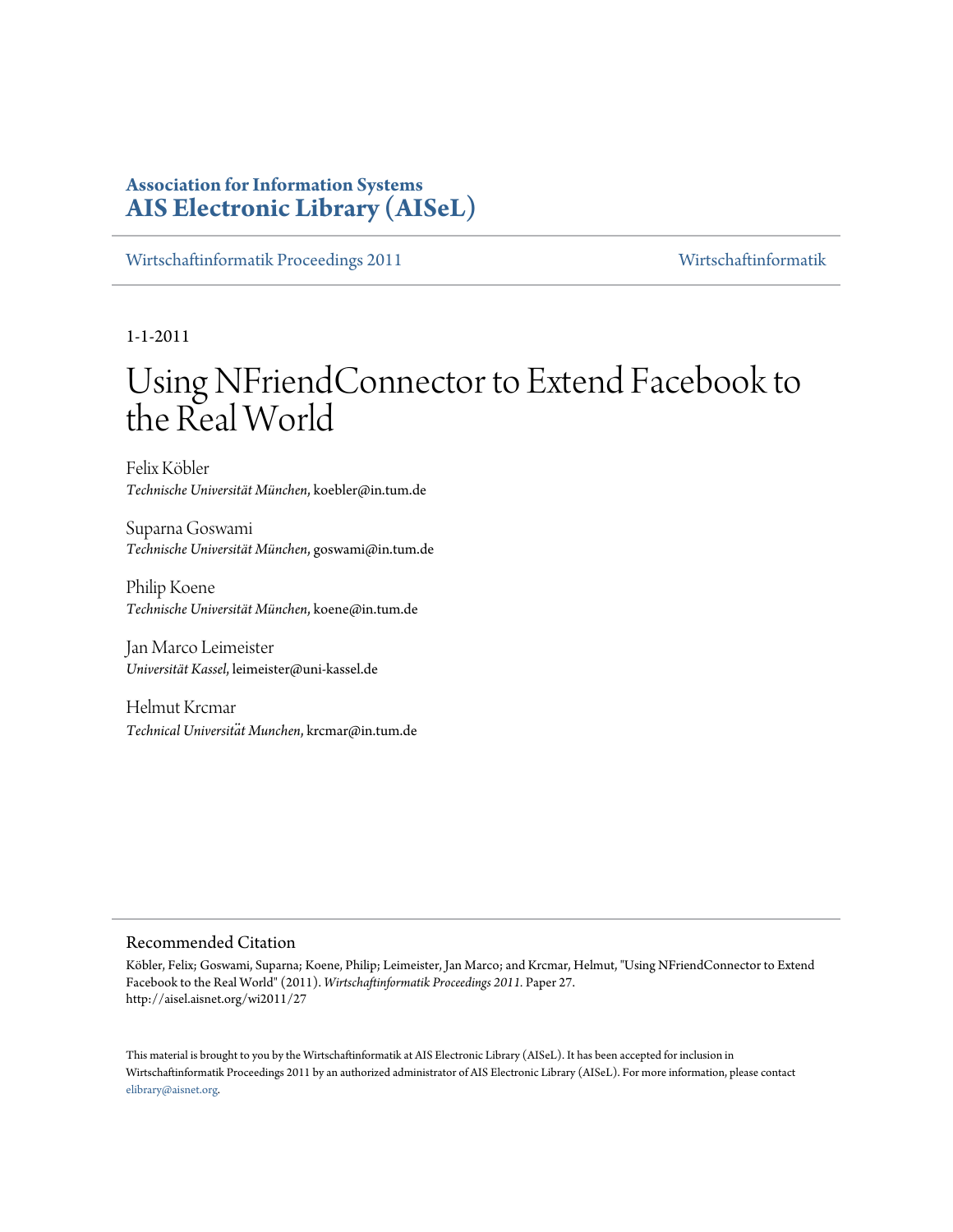## **Using NFriendConnector to Extend Facebook to the Real World**

Felix Köbler Lehrstuhl für Wirtschaftsinformatik Technische Universität München Boltzmannstr. 3 85748 Garching

koebler@in.tum.de

Jan Marco Leimeister Fachgebiet Wirtschaftsinformatik Universität Kassel Nora-Platiel-Str. 4 34127 Kassel

## leimeister@uni-kassel.de

### **ABSTRACT**

This study presents a novel approach towards establishing online social connections using Facebook and NFC-enabled mobile phones. There is increasing convergence between users' real life social networks and their online social networks, with online connections following actual social acquaintance and interactions. Accordingly there is a need to provide users with means of accessing and establishing online connections in social networking platforms such as Facebook as and when they interact with other people in their real lives. The NFriendConnector is a prototype application which fulfills this functionality. This paper describes the design and development of the prototype application. The expectation confirmation theory is used to analyze the extent to which the NFriendConnector fulfills this inherent need among users and how this influences their intention to adopt and use the prototype. The proposed research model is tested in an experimental setup.

#### **Keywords**

Social networking, mobile prototype design, mobile user interaction, expectation confirmation theory, laboratory experiment

10<sup>th</sup> International Conference on Wirtschaftsinformatik, 16th - 18th February 2011, Zurich, Switzerland

Suparna Goswami Lehrstuhl für Wirtschaftsinformatik Technische Universität München Boltzmannstr. 3 85748 Garching

goswami@in.tum.de

Philip Koene Lehrstuhl für Wirtschaftsinformatik Technische Universität München Boltzmannstr. 3 85748 Garching

koene@in.tum.de

Helmut Krcmar Lehrstuhl für Wirtschaftsinformatik Technische Universität München Boltzmannstr. 3 85748 Garching krcmar@in.tum.de

## **1. INTRODUCTION**

Online social networking has witnessed explosive growth over the past few years. This is evidenced by a nearly ten-fold growth in the number of active users on Facebook from 30 million in July 2007 to about 250 million in August 2009 [17]. Users may have various motivations for joining the different online social networking sites such as LinkedIn, Friendster, MySpace and Facebook, but the primary activity on these sites is that of forming social connections with other users. These connections can lead to potential benefits such as facilitating different tasks within the group, reducing misbehavior, creating online communities of support and generating different types of social capital [11, 13].

Significant research has tried to understand and categorize what motivates people to participate in various online social networking sites. Findings suggest that in previous generations of online communities, relationships were typically initiated online based on shared interests, and were likely to transcend into users' offline worlds [4, 17, 18], often resulting in face-to-face meetings. However, in the case of Facebook, users' main motivation is often to intensify and solidify relationships that started offline [10]. Accordingly, it has been proposed that people use Facebook more for the purpose of "social searching" (which refers to looking up offline contacts and acquaintances, finding out more about them, and connecting to them) as opposed to "social browsing" (which refers to finding people or groups online in order to establish connection with them) [10]. For this group of users, i.e., the social searchers, while Facebook provides the means for maintaining and strengthening of the social ties that were initially established in offline settings, users have to spend significant effort to map their real life ties in Facebook.

Facebook connections are typically established by sending a friend request. Therefore, in order to establish a connection with a person one has met in some kind of offline social setting such as in a common class, at a party, or in a conference, one has to go back to their Facebook account and search for this other person's profile. Once found, a request to become friends has to be sent to the other person, which then has to be accepted by him/her. To establish connections in this form, the person initiating the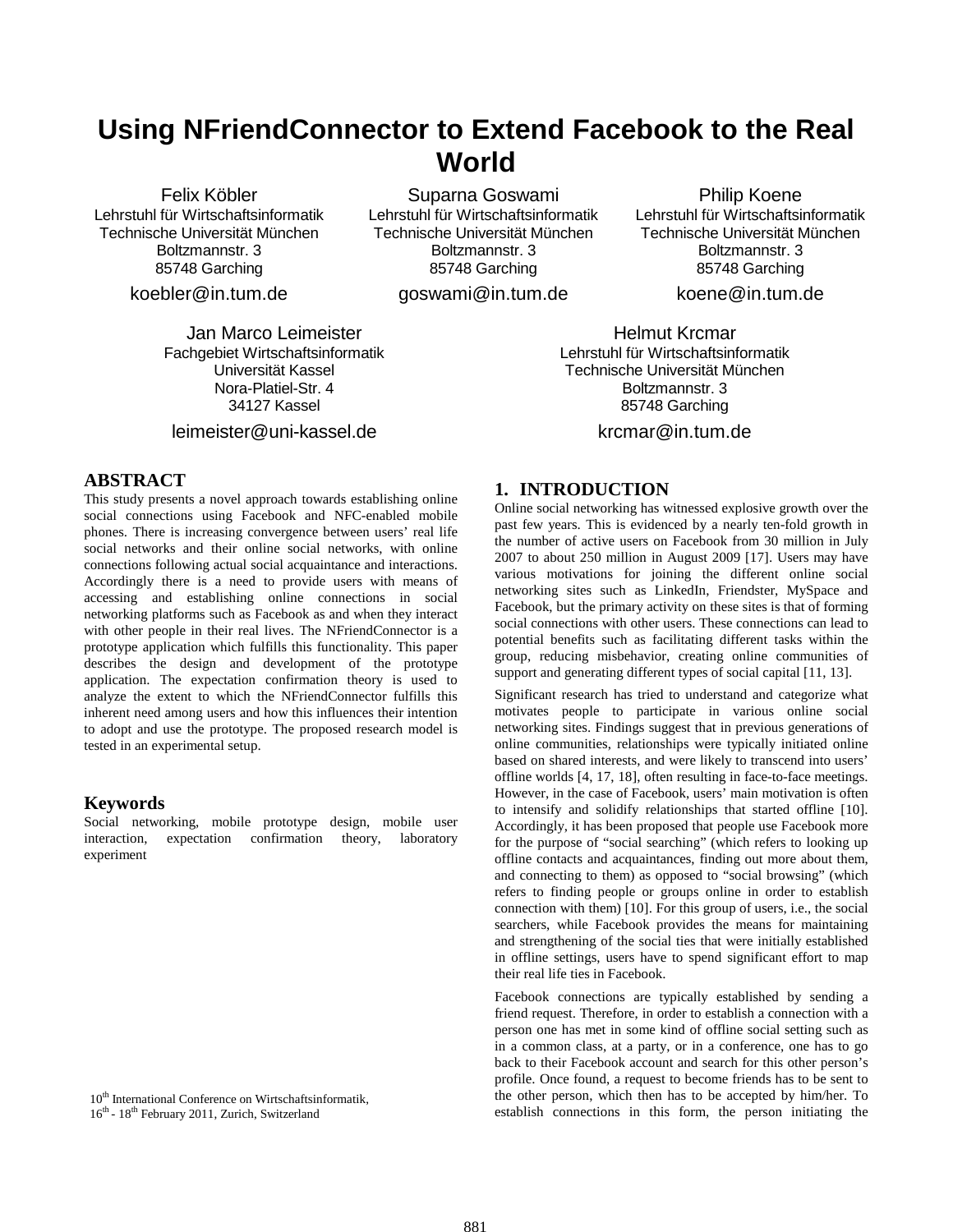connection has to incur certain costs in the form of having to search for the other person's profile, waiting for the other person to respond, and above all having access to a computer terminal with Internet connectivity. Thus there is still a significant gap between the initiation of contact in a real life social setting and that in an online social network.

The NFriendConnector prototype intends to fill this gap. Given the ubiquitousness of mobile phone usage in today's world, we believe that mobile phones have a significant potential of lowering the burden involved in establishing social networking connections, especially for people who frequently use Facebook to establish online connections with their offline contacts. Once the social networking profile information is present on mobile phones, it can further enrich the actual face-to-face interaction experience by enabling users to view, share and match information regarding themselves and others.

This paper presents the NFriendConnector application prototype and describes different aspects of its design and development. The prototype integrates a number of functions from the Facebook platform into a Near Field Communication (NFC) enabled mobile device, by making use of Facebook's Application Programming Interface (API) and Facebook users' profile data. It enables users to map their offline interactions as and when they take place, into their Facebook profiles and also experience a more interesting social interaction complemented by their Facebook profile information, since it allows them to share and compare it. The NFriendConnector prototype application additionally allows them to access other Facebook functionalities such as posting a new status message. Users' perceptions regarding the prototype and their intention to adopt and use it are assessed in a laboratory experiment using the expectation confirmation theory as the theoretical framework. Contributions from this research and its implications are discussed.

## **2. PRIOR WORK ON MOBILE SOCIAL NETWORKING**

The widespread popularity of online social networking has resulted in researchers and system designers investigating various issues related to Internet-enabled social networking, and mechanisms for designing applications and interfaces that make online social networking more meaningful and attractive to its end-users. Accordingly, there is an emerging stream of research that has started investigating the role of mobile devices such as mobile phones, in online social networking. This is evidenced by a number of research projects targeting various aspects of mobile social networking and prototype development efforts. It is likely that commercial applications will follow suit. In fact, analysts predict that mobile social networking users are likely to make up around 18% of all mobile users, the equivalent of 950 million users worldwide by 2012 [3].

Existing research on mobile social networking explore the usage of Bluetooth, GPS, Wi-Fi and similar technologies for proximity and location detection, often called "Social Proximity Applications" [19]. One of the first projects to explore these aspects of mobile social networking was MIT's "Social Serendipity" [6], followed by others like "Dodgeball" [24] and "MobiClique" [21]. Other applications such as "DigiDress" [19] and "Sensor" [20] differentiate on certain aspects of "Social Serendipity", but share the same motivations and basic design

principles. The essential idea behind these projects is to inform members with a mobile social network regarding the location and proximity of existing acquaintances in this network or other network users with whom their profile data has a match, so that they may become new acquaintances if they want to. This is achieved by a periodic Bluetooth scan of the environment and reporting all new discovered Bluetooth IDs to a central server, which then detects if the ID is part of the mobile social network and checks the corresponding profile for connections or a positive profile match. Apart from the detection of an acquaintances´ location and proximity, these prototypes usually also support basic communication functions like message transfer [6, 21, 24]. Most of these prototype systems however, are based on small, proprietary social networks, with only a selected few like "MobiClique" and "Cityware" leveraging the large user base of existing online social networks [9, 21], as is done in the case of NFriendConnector and Facebook.

An important concern regarding mobile social networking, especially for applications making use of Bluetooth sensing is that of privacy. The implications of a user´s name and details being made available to a stranger without the user´s knowledge [6] or tracking user´s daily routines and preferences through their location, as is done in the "Cityware" [9] mobile social network are likely to raise perceived threats towards privacy in the potential client base. In contrast to the above described mobile social networking application prototypes, the NFriendConnector does not make use of physical proximity, location or other sensory data for automatic profile matching or generation of other information. The NFriendConnector enables seamless integration of users' offline social interactions with their online social networks using a mobile phone. With NFriendConnector an interaction and exchange of information between users has to be initiated by the users themselves by establishing a near physical contact between the two mobile devices on which the NFriendConnector is running, rather than the system doing things in the background without the users' active participation or knowledge. Since the user has full control over the exchange of information that happens with other users, the NFriendConnector overcomes the privacy concerns that are associated with other mobile social networking applications.

## **3. NFRIENDCONNECTOR PROTOTYPE APPLICATION**

The NFriendConnector prototype makes use of Near Field Technology (NFC) and the Representational State Transfer (REST) application programming interface (API) provided by Facebook along with the profile data of registered Facebook users. NFC is a short range high frequency wireless communication technology that allows data exchange between devices that are about 4 inches apart [18]. It is a simple extension of the ISO/IEC 14443 [7] proximity-card standard (such as contactless card, Radio-Frequency Identification (RFID), etc.) that combines the smart card and the reader into the same device. NFC is primarily aimed for being used in mobile phones. The application environment for the prototype builds on cellular phones equipped with NFC-reader devices, mobile Internet broadband connectivity enabled through Enhanced Data Rates for GSM Evolution (EDGE) or Universal Mobile Telecommunications System (UMTS) technologies and sufficient display measurements.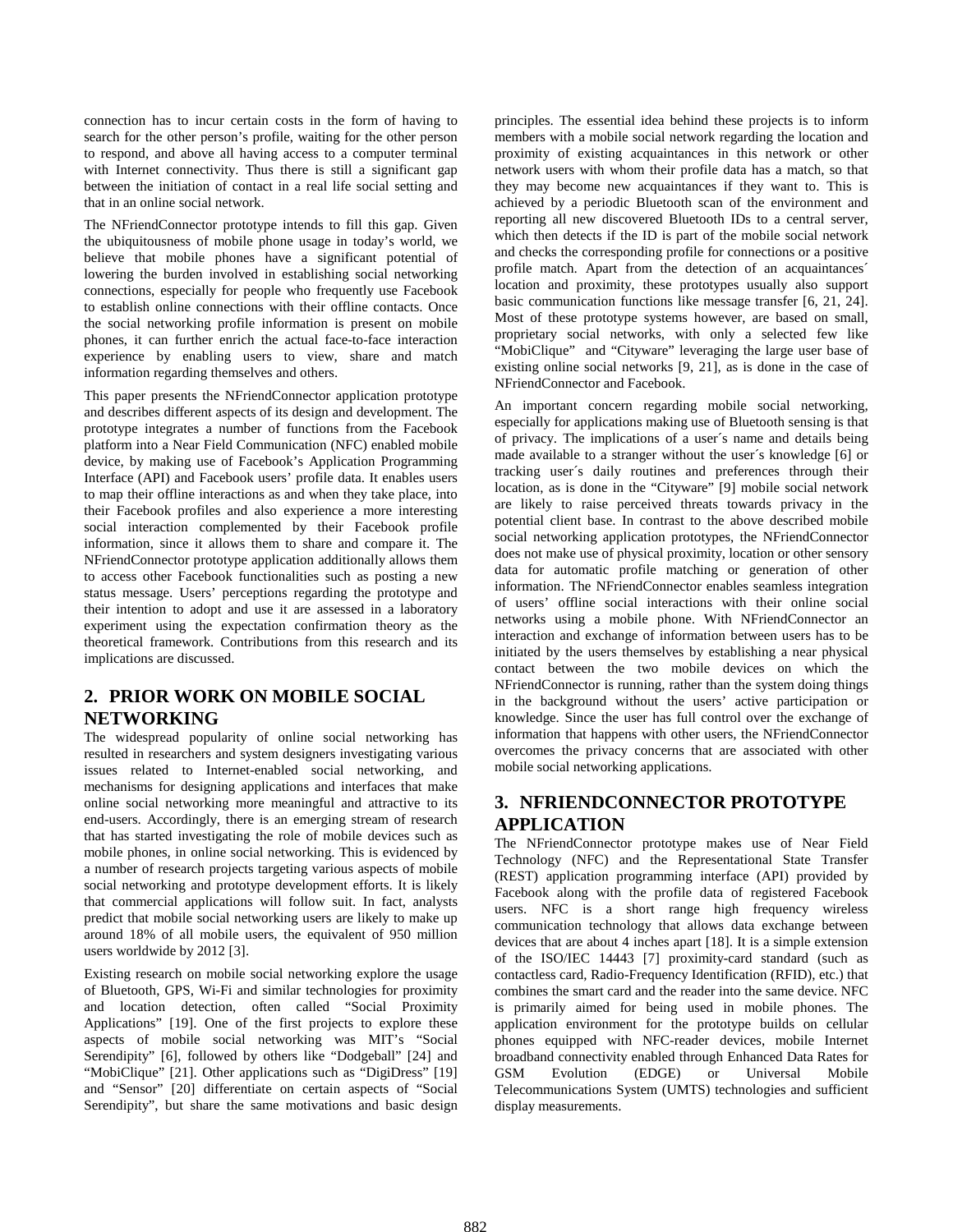#### **3.1 Use Case**

The simplest use case for the prototype is as follows: two individuals who are Facebook users meet in real-life in a club, a café, a common course, a conference, or some similar setting where social interaction takes place between them. Both individuals possess NFC-enabled mobile phones (as described above) with mobile Internet connectivity and the NFriendConnector application installed. The application enables them to exchange their Facebook profiles over the NFC-interface by establishing a physical contact between their cell phones. This allows them to view and compare each other's Facebook profiles. Based on this interaction, the two individuals discover common interests and a willingness to maintain the newly developed contact and keep in touch. NFriendConnector allows them now to establish a Facebook friend connection, and therefore map each other onto their existing Facebook network, and also to generate a status message.

## **3.2 Prototype Navigation**

The NFriendConnector application prototype can be run in the stand-alone mode (without an active mobile Internet connection) and the connected mode (with and active mobile Internet connection). Accordingly, the features provided by the prototype are classified into client-enabled and connection-enabled. Clientenabled features can be executed in the stand-alone mode, the application accesses Facebook data which has been previously stored on the mobile device. Connection-enabled features can only be executed in the connected mode. It should be noted that the client-enabled features can also be accessed in the connected mode. The user can start the application in either of these modes and then later switch from one mode to the other if so required. The application starts with a splash screen which leads the user to the "Mode options" menu as displayed in Figure 1.



**Figure 1: "Mode Options" menu (left) and "Profile Options" menu (right) of NFriendConnector**

For both connected and stand-alone modes, the user can initiate a NFC-communication by touching another NFC-enabled mobile phone on which the NFriendConnector is also running. This will present the user with the "Profile options" menu (as in Figure 1) to access more features described below. Table 1 outlines the platform requirements, modes and features of the prototype.

| Table 1: Requirements, Modes and Features of |  |  |  |
|----------------------------------------------|--|--|--|
| <b>NFriendConnector</b>                      |  |  |  |

| <b>NFriendConnector</b> |                                                       |                     |  |
|-------------------------|-------------------------------------------------------|---------------------|--|
| <b>Requirements</b>     | NFC-enabled mobile device                             |                     |  |
|                         | Existing Facebook account with profile<br>information |                     |  |
|                         | Available mobile Internet<br>connection               |                     |  |
| <b>Modes</b>            | Stand-alone                                           | Connected           |  |
| <b>Features</b>         | View Profile                                          |                     |  |
|                         | Match Profile                                         |                     |  |
|                         | Save Profile                                          |                     |  |
|                         |                                                       | Add as friend       |  |
|                         |                                                       | Make status message |  |

## **3.3 Client-enabled Features**

#### *3.3.1 View Profile*

The "View Profile" feature displays Facebook profile data of the other individual, with whom the social interaction is taking place. The mobile phones belonging to the two Facebook users exchange the profile data through a successfully established NFCconnection. For the purpose of the prototype, only the profile picture, profile name, and the Facebook profile fields hometown, interests, movies and music are displayed as a scroll down /side scrolling list (as shown in Figure 2). It is however technically feasible to display all existing profile fields.



**Figure 2: "View Profile" (left) and "Match Profile" (right) functionality of NFriendConnector**

#### *3.3.2 Save Profile*

With the "Save Profile" feature, the user is able to save the Facebook profile data of the other person with whom an exchange of profile information has just happened. This allows the user to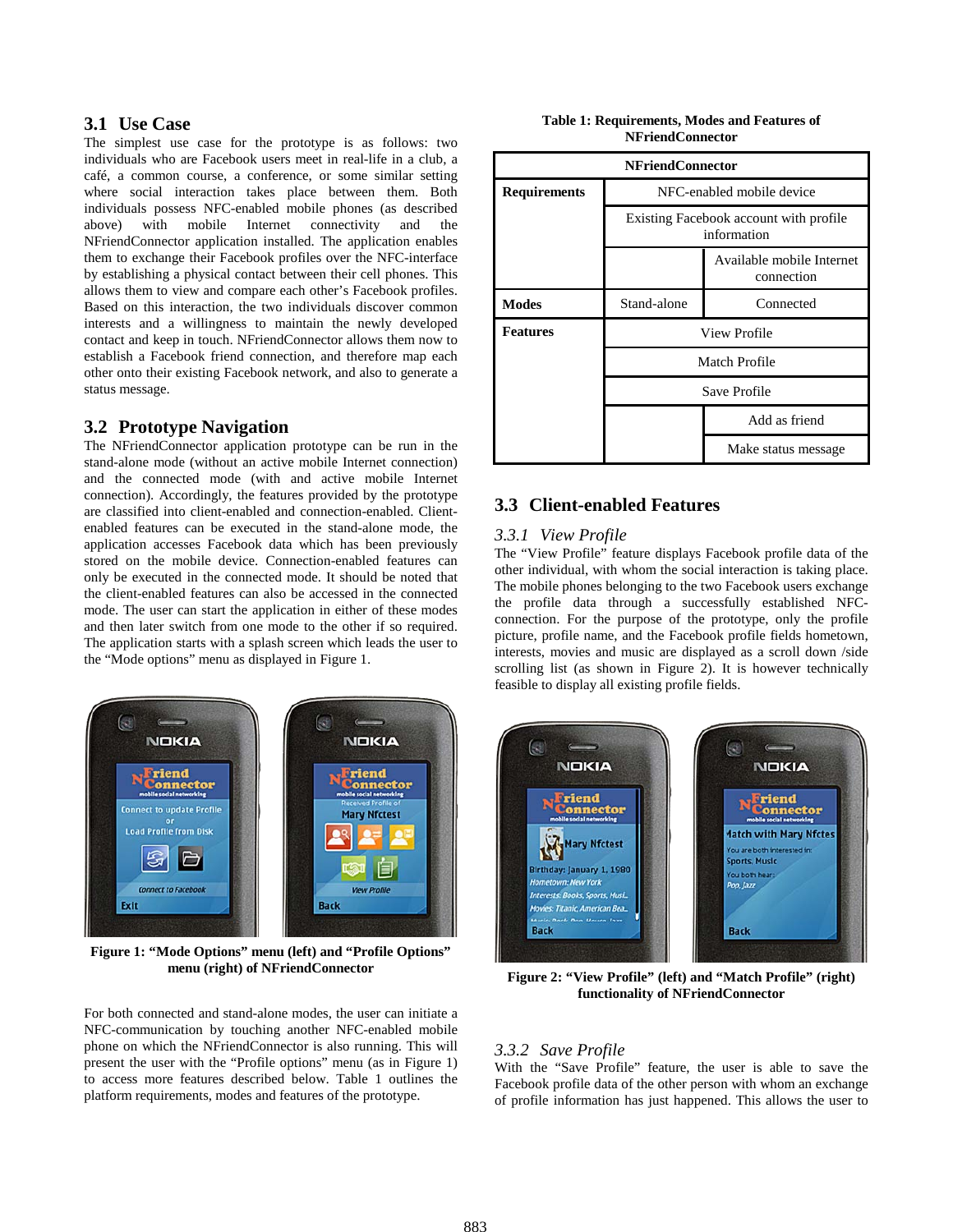build an individual contact list of Facebook users on his/her mobile phone that can later be browsed even without an active mobile Internet connection.

#### *3.3.3 Match Profile*

The "Match Profile" feature makes use of the users' own Facebook profile data stored in the mobile phone, and the newly obtained profile information of the other person to notify if there is a match of interest, dislikes, hobbies, etc. These could be partner-/relationship-seeking, hobby-seeking (e.g., soccer club), or other matching configurations, devised by the user. For the purposes of the prototype application all existing profile fields were matched (as shown in Figure 2). It is also possible to set threshold configurations of certain variables within the profile data (such as matching relationship status, distance of home towns, count of matching interests, etc.) and calculate an output that signals the user of a positive or a negative match. This option is yet to be implemented in the NFriendConnector prototype.

#### **3.4 Connection-enabled Features**

The following features can only be used when the NFriendConnector is logged into Facebook through a constant mobile Internet connection.

#### *3.4.1 Add friend*

This feature uses the unique Facebook profile ID of the other individual to identify the individual on the Facebook platform and visit that individual's Facebook profile via the mobile web browser installed on the cell phone. The mobile web browser can be launched directly from the NFriendConnector prototype. This provides users with quick access to the Facebook function "add as a friend" in a real life social setting (Figure 3). After executing the desired Facebook functions (such as making a friend-connection request) the user can simply close the mobile web browser to return to the NFriendConnector prototype application.



**Figure 3: "Add friend" (left) and "Make status message" (right) functionality of NFriendConnector**

#### *3.4.2 Make status message*

The NFriendConnector prototype enables users to generate automated status messages that get displayed on their respective Facebook profile status wall. For the purposes of the prototype application, a simple example for such an automated status message is implemented into NFriendConnector. For instance the message states "<individual1> is in <semantic location> with <individual2>" (as seen in Figure 3). The semantic location (in this case "Monaco, France") can be obtained by the GPS receiver or cell identification mechanism of the mobile phone.

The user could also define a current task (e.g., "studying"), which is then mapped onto the status message: "<individual1> is studying with <individual2>" or type in the status message directly through the keyboard of the cell phone. Furthermore, the automated status messages could be enriched by location-based information retrieved from the Global Positioning System (GPS) receiver in combination with other applications such as Google Maps [12].

#### **3.5 Implementation Details**

For the purpose of this study, the NFriendConnector is implemented on the Nokia 6212 classic NFC-enabled mobile phone [20]. It is implemented as a Java J2ME midlet that can facilitate communication with the mobile phone on one hand, and gain access to the functions and data of Facebook on the other hand. The communication with the Facebook platform is done by sending and interpreting RESTful HTTP-requests over the mobile Internet connection to the Facebook API REST server [21]. The NFC-reader device of the Nokia 6212 phone is controlled by the J2ME midlet through an API provided by Nokia [1].

Two different communication patterns are possible in the NFriendConnector prototype. Users can download and store their Facebook profile data directly in their mobile phones. Upon contact with another mobile phone on which the NFriendConnector is running, this data can be sent through the NFC-interface to the other phone. Following this exchange, the "View Profile", "Save Profile" and "Match Profile" features can be executed. The advantage of this form of communication is that no mobile Internet connectivity is required for executing the above features. The disadvantage is the possibly large traffic over the NFC-interface, especially when profile pictures are transferred. Also the Facebook profile data on the mobile phone gets outdated without regular updates.

In the other conceivable communication routine, only the unique Facebook user ID is transferred over the NFC-interface. The rest of the profile data is then downloaded on a need basis for executing certain features. This method guarantees up-to-date profile data and low data traffic sent via the NFC-interface, however it also requires an active mobile Internet connection.

For the purpose of the prototype, a balance between the two approaches was chosen (refer to Figure 4). The user can download and update his locally stored Facebook profile upon application startup by logging into Facebook through the application. Only the information fields of the profile data, along with the unique Facebook user ID are stored on the device. This entire information is then exchanged as an XML file through the established NFCconnection with another mobile phone. Multimedia content of the profile (such as profile picture) is stored locally on an user's own mobile phone but not transmitted through the NFC-interface, in order to avoid very high NFC traffic and lengthening of the exchange process. If needed, multimedia content can be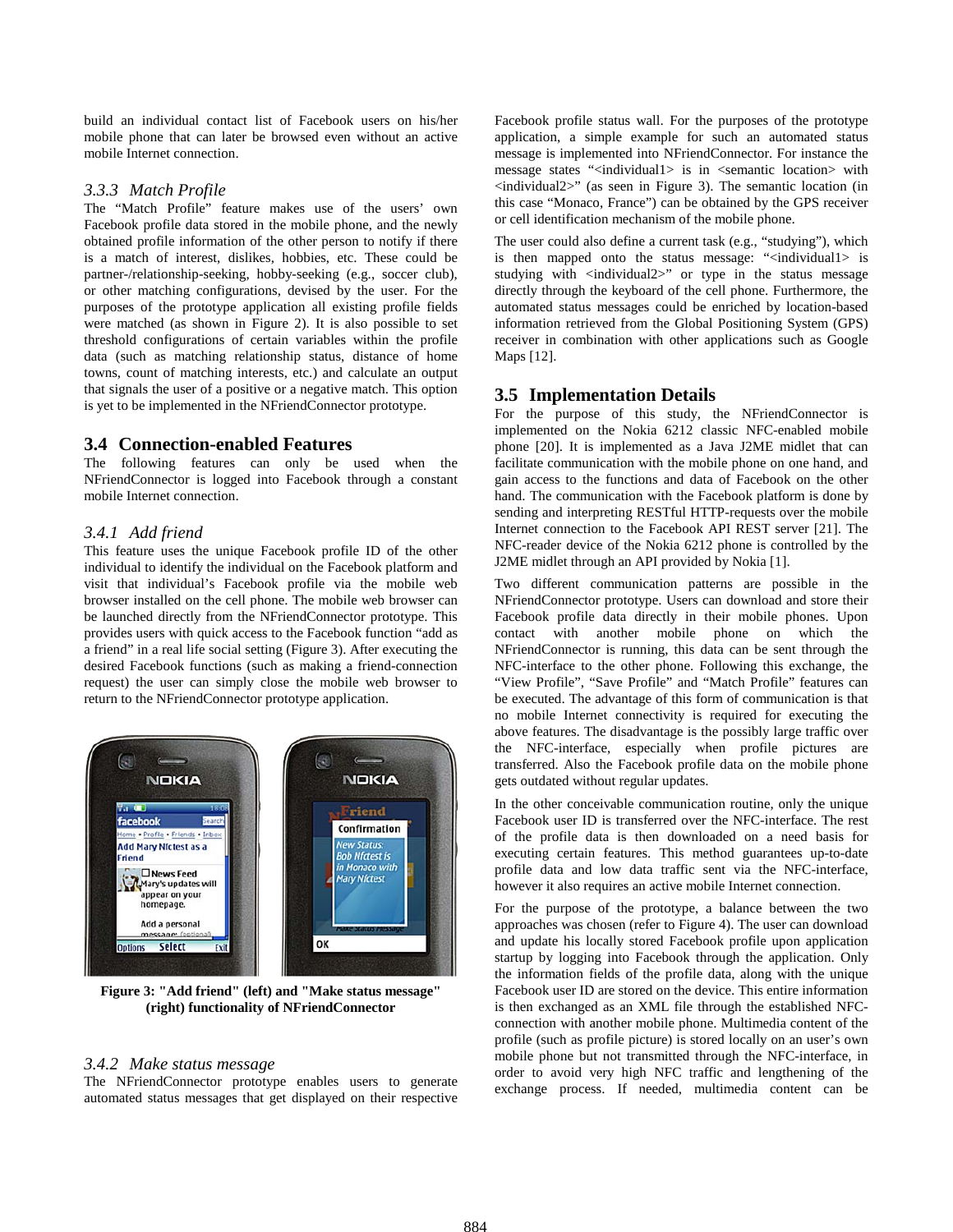downloaded by the receiving device via a mobile Internet connection.

Facebook's REST API server provides access to profile data without using a browser interface. Facebook method calls can be made over the (mobile) Internet connection by sending HTTP GET or POST requests to this REST server. Most of the features of the NFriendConnector prototype are implemented in this manner.



**Figure 4: NFriendConnector communication routine**

However, certain Facebook functionality such as logging in, or adding a friend cannot be accessed via the Facebook REST API server [21]. For executing these features, the NFriendConnector automatically opens a web browser and logs the user through the Facebook web interface from the J2ME midlet. The mobile web browser can be automatically set to a specific page, for instance the confirmation page for sending a friend request. The other user can therefore, quickly confirm the friend request and return to the NFriendConnector application by closing the mobile browser. This round-about way of accessing certain Facebook functions through a J2ME midlet is due to poor support for mobile devices currently provided by Facebook APIs. This is however, likely to change in the near future due to recent Facebook initiatives like "Facebook Platform for Mobile" [22].

#### **4. PROTOTYPE EVALUATION**

Previous research has indicated that in Facebook, users place a higher priority on being able to establish connections with people they have met in offline settings, than in establishing purely online connections. However, currently Facebook does not provide the functionality that supports this particular pattern of usage. The NFriendConnector addresses this by enabling users to establish a Facebook connection immediately after meeting someone of interest, provided they have an NFC-enabled mobile phone. It is expected that a prototype that satisfies this need of the users will result in increased satisfaction. The extent, to which users find the functionality provided by the NFriendConnector useful and are satisfied with it are examined in an experimental setup. The other purpose of the experiment is to assess the extent to which users are willing to adopt the prototype.

## **4.1 Theoretical Basis – Expectation Confirmation**

We draw on the expectation-confirmation theory (ECT) [15] in general and the expectation confirmation model [2] in particular to explain how a confirmation of users' expectations from the system influences their satisfaction with the system. Satisfaction with an information system and intention to use it are recognized indicators of users' experience of using the system. According to ECT (Figure 5), consumers form an initial expectation regarding a particular product or service before using it. After initial consumption they assess the perceived performance based on their original expectation to determine the extent to which their expectation is confirmed. Confirmation determines satisfaction, which in turn determines repurchase or reuse intention. While initial expectation is formed prior to consumption (in time  $t_1$ ), assessment of perceived performance, confirmation, satisfaction and repurchase intention are post-consumption variables (measured during time  $t_2$ ).



**Figure 5: Expectation-confirmation theory**

ECT has been used and to analyze repurchase decisions [16, 23], and more recently, to study information technology continuance behavior [2, 14]. The underlying reasoning is that users' decisions to continue using a system is similar to that of consumers' repurchase decisions. Accordingly, the expectation confirmation model (ECM) was proposed [2] by adapting the ECT in the context of technology use and continuance. The theory was extended by drawing from other theories of technology acceptance and use such as the technology acceptance model (TAM) [5]. Instead of examining both pre- and post- use variables, only post-acceptance variables are considered. Post-use expectation is represented by perceived usefulness of the system.

#### **4.2 Research Model and Hypotheses**

We apply ECT as the theoretical framework to assess users' experience of using the NFriendConnector because it predicts users' intention to use a system based on their satisfaction after initial usage. Given the setting where users come to know of the prototype and use it for the first time during the course of the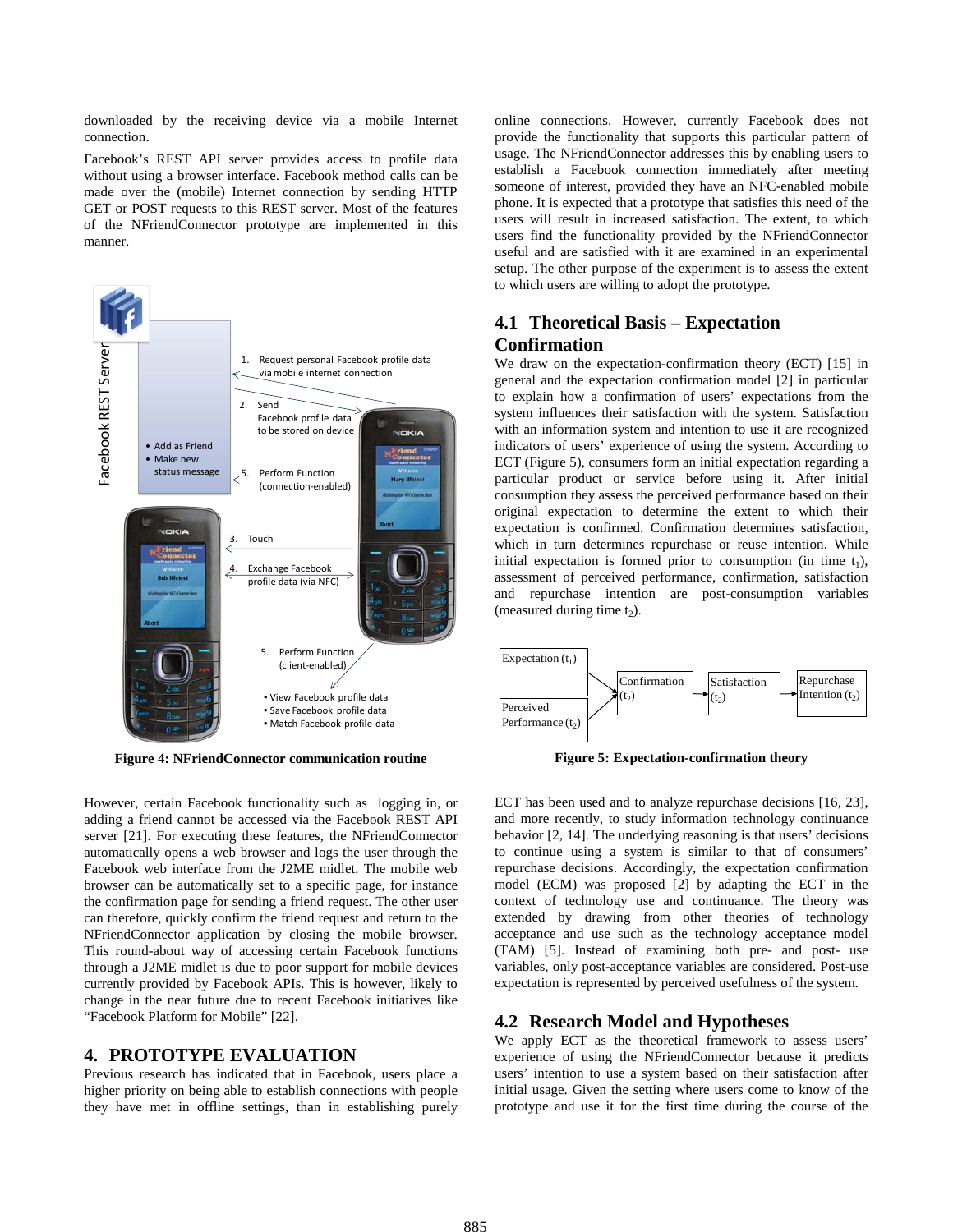study, we are only interested in examining the post-use variables. This is because while users might have some pre-formed notions or expectations regarding the system before they actually use it for the first time, these expectations are likely to become more defined and concrete only after experiencing and using the prototype.

According to the ECT, confirmation of expectations results in satisfaction. Users evaluate their use experience based on the extent to which their expectations are confirmed and this results in them being satisfied or dissatisfied with the system. Satisfaction is an evaluative response to system use that can be either positive or negative or indifferent [2]. Therefore we hypothesize:

#### *H1. Users' extent of confirmation is positively associated with their satisfaction of NFriendConnector use.*

Users may or may not have some initial expectation regarding what the system does and how it can help them in performing their task. However, after having used the system they will form their ex-post expectation regarding the system based on its performance. Perceived usefulness [5] is used to reflect ex-post expectation in this study. Users will form their beliefs regarding the usefulness of the system by combining their evaluation vis-àvis their initial expectation of the system. The extent to which their pre-use expectations from the system are confirmed after using it will determine the extent to which they perceive the system as being useful. Therefore, we hypothesize:

#### *H2. Users' extent of confirmation is positively associated with perceived usefulness of the NFriendConnector.*

Perceived usefulness reflects a belief regarding the usefulness of the system and, beliefs typically result in affect. Satisfaction is an affect that has been found to be significantly related to perceived usefulness in the context of information systems use and continuance [2]. Since trying the NFriendConnector is an instance of information system use that will result in beliefs and subsequent affects we hypothesize:

#### *H3. Perceived usefulness is positively associated with users' satisfaction of NFriendConnector use.*

Satisfaction plays an important role in users' decision to repurchase (in consumer behavior) or continue using (in information system continuance). In the context of this study, users encounter the prototype for the first time and therefore their first usage determines the formation of the affect – satisfaction (or the lack of it). Satisfaction has already been validated as a significant predictor of intention to use in TAM [5] and various TAM-based studies (e.g., [5, 8]). Therefore, we hypothesize:

#### *H4. Users' satisfaction with the NFriendConnector is positively associated with their intention to use it.*

Previous research has shown that perceived usefulness is a salient belief that influences information system acceptance behaviors or behavioral intentions across a broad range of end-user technologies [5, 8]. Therefore, other than the relationship between perceived usefulness and satisfaction, we also hypothesize a direct link between perceived usefulness and the intention to use the NFriendConnector:

*H5. Perceived usefulness is positively associated with the intention to use the NFriendConnector.*

Figure 6 represents the research model for the study. All the variables in our study are measured ex-post, i.e., after users have already used the system.



**Figure 6: Research Model**

## **4.3 Experiment**

An experimental methodology was chosen to test the hypothesized relationships and therefore assess the usability of the NFriendConnector prototype. For this research, laboratory experiment is an appropriate methodology as it allowed us to control factors that are extraneous to the variables of interest. For instance, environmental factors were controlled for by holding the experiment in a common laboratory and using the same NFCenabled mobile devices (same make and model).

Student volunteers registered in the under-graduate or graduate programs in a large German university were recruited as experimental subjects. The experiment was held over multiple sessions in a designated laboratory. Each experimental session lasted for about 30 minutes. A standard protocol was followed for all sessions. Subjects were provided a brief introductory description about the NFriendConnector prototype and its various features, and the supporting use case. They were then given a demonstration of how they could use the prototype. Following the demonstration, they were provided with NFC-enabled mobile phones which had the prototype installed in it and were asked to evaluate the prototype. Subjects were paired and asked to use NFriendConnector for establishing Facebook connections with each other. The laboratory also had a personal computer terminal, where subjects could login to Facebook and see that the connection had actually been established. Some dummy Facebook accounts were created and subjects were asked to work with these accounts, rather than their own Facebook accounts, to ensure that all subjects worked with similar kinds of Facebook profiles.

Each subject was required to fill two short questionnaires measuring the variables of interest. The first questionnaire had to be filled at the beginning of the experiment before the subjects were introduced to the prototype, and mainly measured demographic variables such as age, educational level, and whether they were users of Facebook or not. The second questionnaire had to be filled after the subjects had used the NFriendConnector prototype. The second questionnaire measured the experimental variables such as Perceived Usefulness, Satisfaction, etc.

Validated instruments from previous research were used to measure the different variables (Table 2). Where necessary, the measurement items were modified to suit the context of this study. All items were measured using 5-point Likert scales, with scale anchors varying from 'Strongly Disagree' to 'Strongly Agree'. For satisfaction, users responded on four different scale anchors: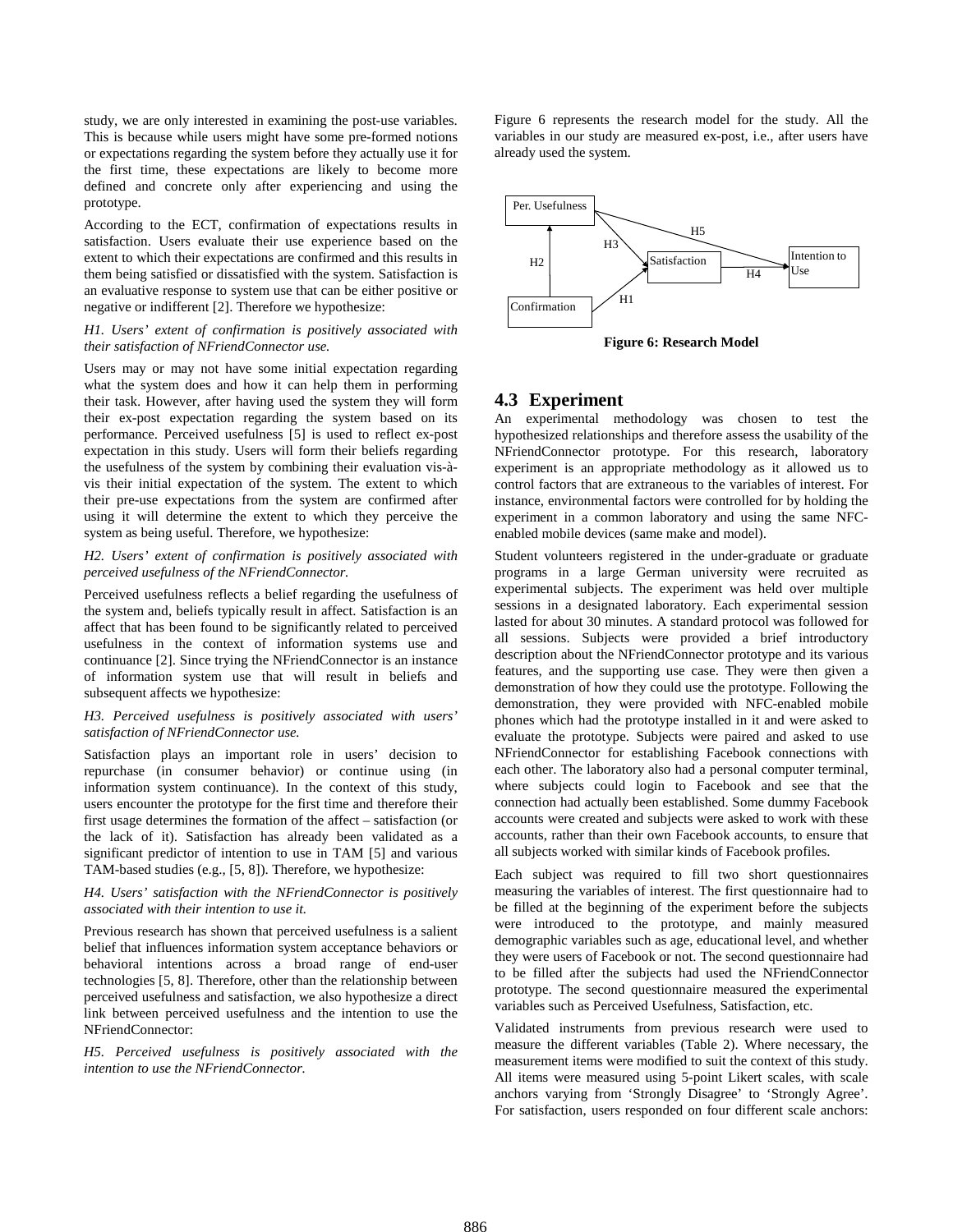Very Dissatisfied – Very Satisfied, Very Displeased – Very Pleased, Very Frustrated – Very Contended, Absolutely Terrible – Absolutely Delighted.

**Table 2: Measurement Instrument**

| <b>Variable</b><br>(Source)                         | <b>Measurement Items</b>                                                                                                                                                                                                                                                                                                                                                                                                                                                                                                          |  |  |
|-----------------------------------------------------|-----------------------------------------------------------------------------------------------------------------------------------------------------------------------------------------------------------------------------------------------------------------------------------------------------------------------------------------------------------------------------------------------------------------------------------------------------------------------------------------------------------------------------------|--|--|
| Confirma-<br>tion $[2]$                             | My expectation of using the NFriendConnector was<br>better than what I had expected.                                                                                                                                                                                                                                                                                                                                                                                                                                              |  |  |
|                                                     | The functionality provided by NFriendConnector was<br>better than what I had expected.                                                                                                                                                                                                                                                                                                                                                                                                                                            |  |  |
|                                                     | Overall, most of my expectations of using the<br>NFriendConnector were confirmed.                                                                                                                                                                                                                                                                                                                                                                                                                                                 |  |  |
| Perceived<br><b>Usefulness</b><br>$\lceil 5 \rceil$ | Using NFriendConnector would improve my<br>performance in establishing Facebook / [online social<br>network] connections with friends and acquaintances.<br>Using NFriendConnector would enhance my<br>effectiveness in establishing Facebook / [online social<br>network] connections.<br>Using NFriendConnector would increase my<br>productivity in managing my Facebook / [online social<br>network] connections.<br>I find NFriendConnector to be useful for establishing<br>Facebook / [online social network] connections. |  |  |
| Intention to<br>Use $[5]$                           | Assuming that I have access to the NFriendConnector, I<br>intend to use it.<br>Given that the NFriendConnector is available to me, I<br>predict that I will use it.                                                                                                                                                                                                                                                                                                                                                               |  |  |
| Satisfaction<br>[2]                                 | How do you feel about your overall experience with the<br>NFriendConnector use?                                                                                                                                                                                                                                                                                                                                                                                                                                                   |  |  |

No time limits were imposed on the subjects, as the main purpose of the experiment was to allow them to get a better understanding of the prototype, and explore its features in addition to performing the task of establishing a Facebook connection with their experimental partner. Most subjects were found to spend about 15 minutes evaluating the prototype.

#### **4.4 Data Analysis**

Table 3 reports the demographic details of the experimental sample. A total of 30 subjects participated in the experiment ( $N =$ 30). Being a Facebook user was not a pre-condition to participate in the experiment and the data indicates that the sample consisted of equal number of Facebook users and non users. However, subjects were asked whether they had experience with other social networking sites, and the data indicated that all subjects were experienced in online social networking. Subjects were mostly in the age group of 25 to 34, and most of them were pursuing a Master´s degree in the university. Since subjects were volunteers who opted to participate, and we did not try to attain a balance between the genders, the sample turned out to be mostly male.

For validating the hypotheses, we tested the different regression models using SPSS. Summated scales were created for each variable. The primary objective of this experiment is to assess the extent to which subjects would consider adopting and using the prototype if it was made available to them. Accordingly, the first regression model tested the relationship between Perceived Usefulness and Intention to Use, and Satisfaction and Intention to Use. Table 4 reports the results of the regression analysis.

The data indicated that the regression model (model 1) was significant and both perceived usefulness and satisfaction were significantly associated with intention to use the prototype, thus supporting hypotheses H4 and H5. Overall, these two variables explained about 45% of the variance in the intention to use. Model 2 tested the relationship between satisfaction and its antecedents. Both perceived usefulness and confirmation were found to be significant predictors of satisfaction, thus supporting H3 and H1 respectively. Finally, model 3 indicates that the hypothesized relationship between confirmation and perceived usefulness (H2) is not supported.

| <b>Table 3: Sample Demographics</b> |  |  |
|-------------------------------------|--|--|
|-------------------------------------|--|--|

| <b>Demographic</b><br><b>Variable</b> | <b>Categories</b> | Frequency $(N=30)$ |
|---------------------------------------|-------------------|--------------------|
| Age                                   | Less than 25      | $(13.3\%)$<br>4    |
|                                       | $25 - 34$         | 25 (83.3%)         |
|                                       | Greater than 35   | $(3.3\%)$          |
| Gender                                | Female            | $4(13.3\%)$        |
|                                       | Male              | 26 (86.7%)         |
| <b>Educational Status</b>             | Bachelor's        | $(13.3\%)$<br>4    |
|                                       | Master's          | 16 (53.3%)         |
|                                       | PhD               | 5(16.7%)           |
|                                       | Not specified     | (16.7%)<br>5       |
| Facebook User                         | Yes               | 15 (50%)           |
|                                       | No                | 15 (50%)           |
| User of other Social                  | Yes               | 29 (96.7%)         |
| Networking Site                       | No                | $(0.03\%)$         |

In addition to testing the hypothesized relationships, we controlled for several extraneous factors that can affect the findings. It was found that the demographic variables such as gender, age and educational background did not affect the responses. Since our experimental sample had equal number of Facebook users and non-users, we also tested whether this affected any of the variables of interest. Subjects Facebook usage status did not affect confirmation, perceived usefulness or their satisfaction with the NFriendConnector prototype application. However, whether or not a person was a Facebook user was significantly associated with their intention to use the prototype application (p=0.043), with Facebook users reporting a higher intention to use the prototype (mean=3.7, s.d=0.82) than Facebook non-users (mean=2.9, s.d=1.21). The implications of these findings are discussed below.

|  |  |  | <b>Table 4: Regression Results</b> |  |
|--|--|--|------------------------------------|--|
|--|--|--|------------------------------------|--|

| Variables                                                                 | <b>Standardized</b><br><b>Coefficients B</b> | <b>Significance</b> | <b>Hypotheses</b>        |  |
|---------------------------------------------------------------------------|----------------------------------------------|---------------------|--------------------------|--|
| Model 1: Dependent Variable – Intention to Use                            |                                              |                     |                          |  |
| $R^2 = 0.492$ ; Adjusted $R^2 = 0.455$ ; F = 13.093; Sig = 0.000 (N = 30) |                                              |                     |                          |  |
| Perceived<br>Usefulness                                                   | 0.364                                        | $0.048$ (t=2.067)   | H <sub>4</sub> supported |  |
| Satisfaction                                                              | 0.413                                        | $0.027$ (t=2.341)   | H <sub>5</sub> supported |  |
| <b>Model 2: Dependent Variable – Satisfaction</b>                         |                                              |                     |                          |  |
| $R2 = 0.506$ ; Adjusted R2 = 0.469; F = 13.809; Sig = 0.000 (N = 30)      |                                              |                     |                          |  |
| Perceived<br><b>Usefulness</b>                                            | 0.560                                        | $0.000$ (t=4.049)   | H <sub>3</sub> supported |  |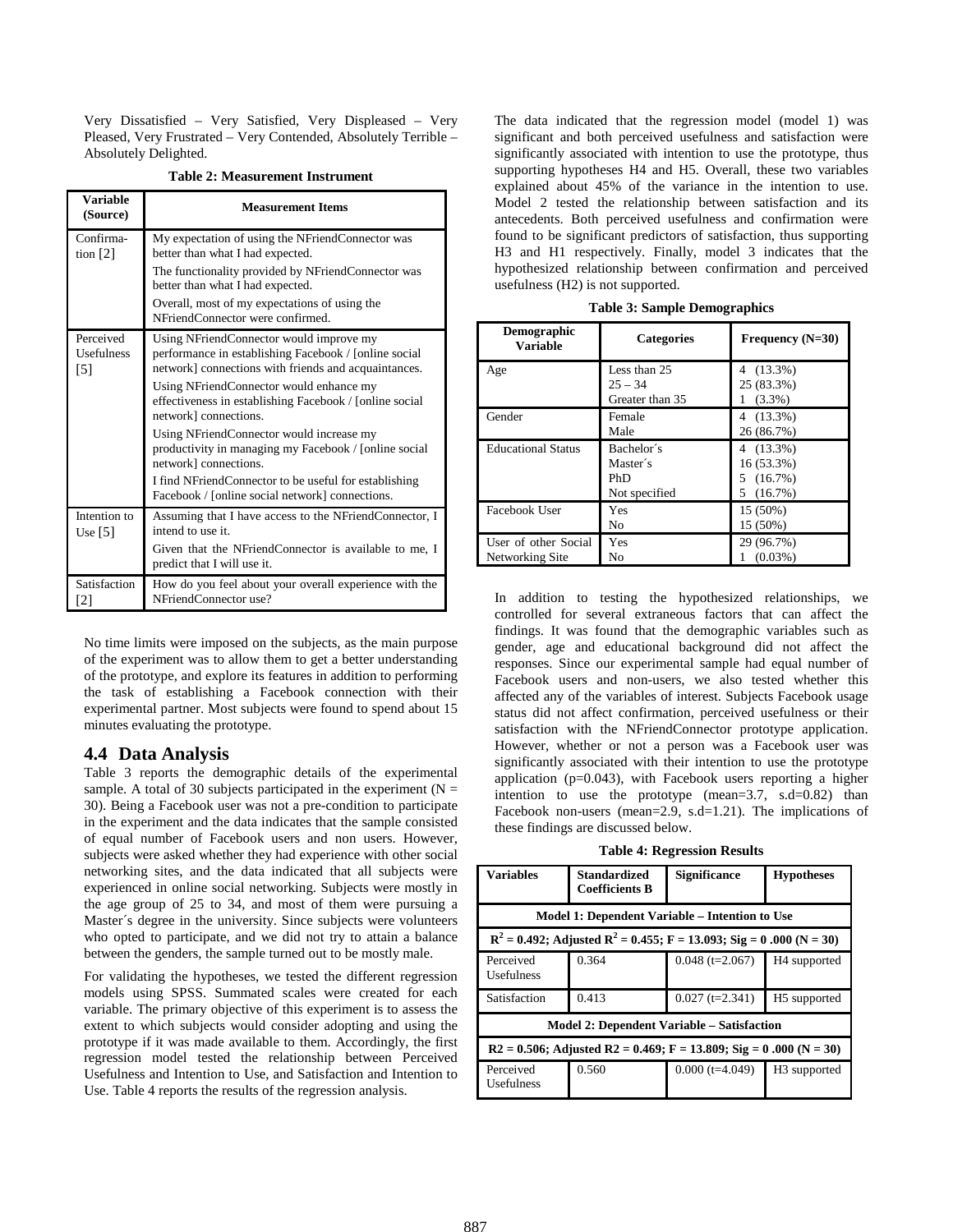| Confirmation                                                        | 0.339 | $0.021$ (t=2.456) | H1 supported                    |
|---------------------------------------------------------------------|-------|-------------------|---------------------------------|
| <b>Model 2: Dependent Variable – Perceived Usefulness</b>           |       |                   |                                 |
| $R2 = 0.041$ ; Adjusted R2 = 0.007; F = 1.208; Sig = 0.281 (N = 30) |       |                   |                                 |
| Confirmation                                                        | 0.203 | $0.281$ (t=1.099) | H <sub>2</sub> not<br>supported |

## **4.5 Findings and Implications**

A prototype design exercise can be considered successful when the target group of users find the application useful and are willing to use it. Our results suggest that subjects perceived the NFriendConnector as a useful application. Satisfaction and Perceived Usefulness were found to be significantly associated with users' intention to use the prototype. Satisfaction was also found to be significantly associated with perceived usefulness and confirmation or users' expectation. In addition to validating the usefulness of the NFriendConnector prototype, this study gives empirical evidence to the applicability of the expectationconfirmation model in the context of information system adoption and use. In line with the findings of Bhattacherjee [2], the experimental results indicate that Satisfaction was a stronger predictor of Intention to Use than Perceived Usefulness. Since post-use Satisfaction is grounded in users' first-hand experience with the system, it is believed to be more realistic, unbiased, and less susceptible to change, while Perceived Usefulness could be based solely on cognitive beliefs formed via second-hand information received from various sources.

The NFriendConnector is an innovative application that extends Facebook to its users' real worlds by allowing them to establish Facebook connections and access other Facebook features using their mobile phones. This can be a possible reason behind the insignificant relationship between confirmation and perceived usefulness. Since subjects encounter the application for the first time during the study, it is unlikely that they had pre-formed notions regarding its usefulness and what to expect from it. Accordingly, there was no expectation based confirmation that influenced users' perception regarding the usefulness of the prototype, therefore the insignificant relationship.

Even people who did not have prior experience with Facebook perceived the prototype as useful and were equally satisfied with it (reflected by no significant difference in the mean values of perceived usefulness or satisfaction for the user and non-user groups). This finding has important implications to both researchers and practitioners because it indicates that the current prototype is considered useful by users of other online social networking sites. Therefore, although this prototype was developed predominantly with the usage patterns of Facebook users in mind, the functionality provided by the NFriendConnector is considered meaningful and useful by users of other online social networking sites as well. However, we found that intention to use was significantly associated with whether or not a person was a Facebook user. This is possibly because Facebook non-users felt that the prototype was unlikely to be available to them for use, and therefore they reported lower intentions to use it.

Research and practical developments in the area of online social networking reflect a shift in the behavioral patterns and intentions

of users of online social networks to reflect a tighter interlinking between socializing in real lives and the use of SNS. However, there have been few theoretically grounded studies which examine this changing usage pattern, and how providing applications and features to support this pattern, enhances satisfactions and intention to use the system. Our study addresses this gap by examining the use of the NFriendConnector prototype using the ECM as the theoretical framework, and provides empirical validation to the usefulness of such applications and features in the context of the most popular SNS – Facebook.

## **5. LIMITATIONS**

The NFriendConnector prototype application, as well as this study should be interpreted in the context of its limitations. The NFriendConnector prototype demonstrates the extension of online social networking into the real world by integrating the Facebook platform with NFC-enabled mobile devices to provide a real time and ubiquitous access to online social networking. Therefore, the prototype supports only a limited set of Facebook functionality. Moreover, the prototype requires NFC-enabled mobile phones, which might prevent many users from adopting it.

This prototype was developed based on Facebook usage patterns, indicating that for Facebook users the direction of social networking is often from offline to online. This may raise issues regarding the generalizability of the prototype in other social networking platforms. In future research endeavors, experiments can be conducted to assess the perceptions of a different category or users using other social networking platforms (e.g. LinkedIn, Friendster, MySpace).

Conducting a laboratory experiment gives rise to limitations that are inherent to this research methodology. Future studies could assess usability in more natural social settings where users are less likely to feel constrained by an experimental setup. Studies that allow users to use and evaluate the prototype over a longer period of time could be designed to get a better gauge of their feelings and experiences with the prototype. Finally, we used university graduates and student subjects, which might have had some effect on the final results of the experiment. However, this does not really pose a big problem because our sample is generally reflective of the online social networking user profile and most subjects were not just Facebook users but also experienced in using other online social networks.

## **6. CONCULSION AND FUTURE RESEARCH**

Current trends in social media, and mobile applications and devices indicate that there is an increasing demand for ubiquitous access to online social networks, and make it an integral part of people's real lives. In spite of this growing popularity of online social networking, currently, there is little connection between socializing in the real world and online social networking although users often use online social networking platforms like Facebook to map their actual offline contacts. Identifying this gap, we conceptualize, develop and evaluate the NFriendConnector prototype for to enable seamless social networking by extending online social networking into the real world using mobile devices.

The NFriendConnector allows users to make Facebook connections and also access certain other Facebook features, using NFC-enabled mobile phones. Further, social interactions can be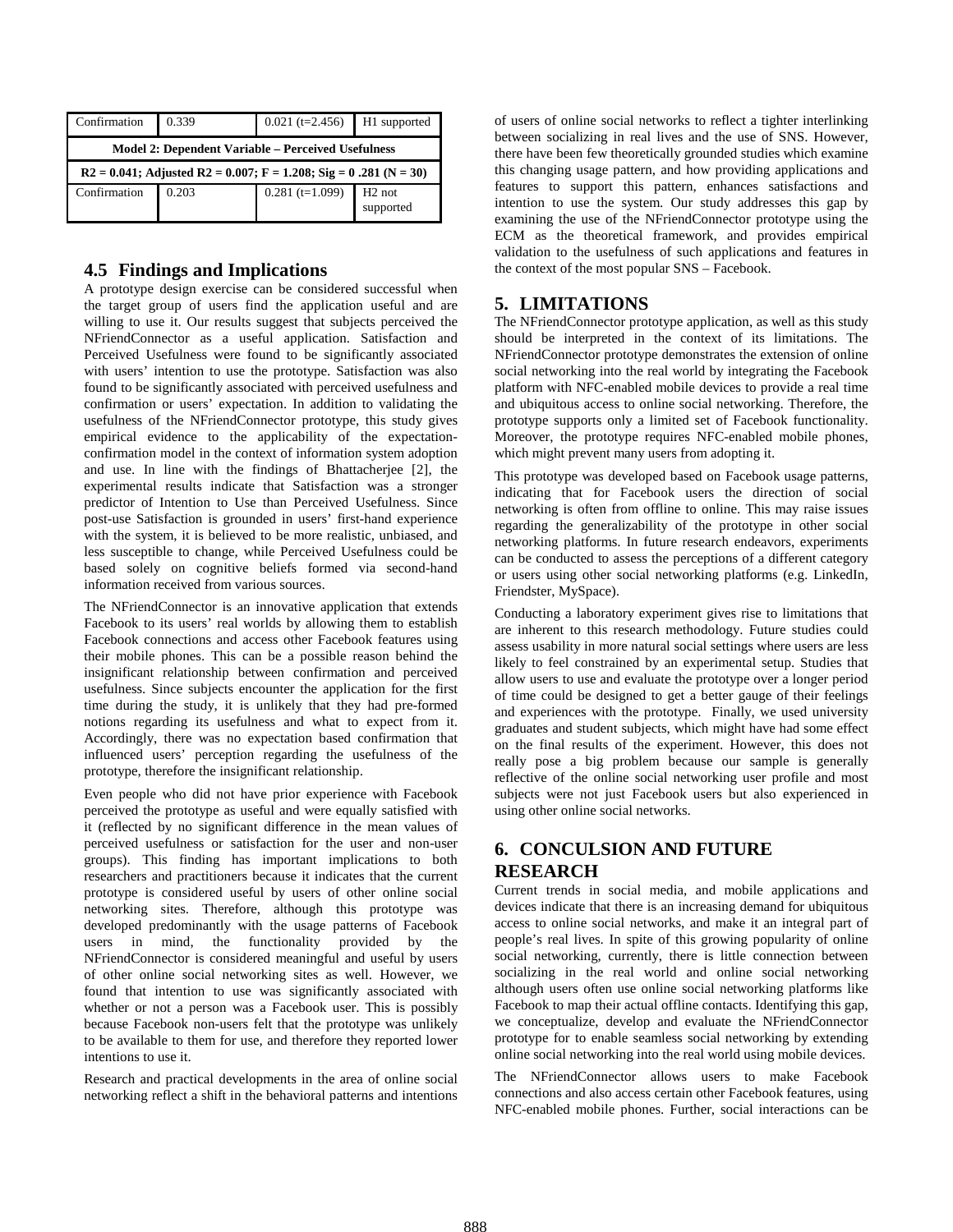enriched by complementing them with information from their online Facebook profiles to discover mutually shared interests. The experimental evaluation suggests that prospective users perceive the prototype as useful and are satisfied with its functionalities. Further, they indicate an intention to use the prototype if it is available to them. This provides empirical validity to our proposition regarding the importance of providing seamless social networking.

Our experimental results further indicate that even users who do not use Facebook perceive the prototype as useful and are satisfied with it. This indicates that there is a significant potential for developing similar prototypes for other online networking sites. For instance, being able to exchange contact information and establish connections may be particularly useful for online networking sites such as LinkedIn, which is a predominantly professional network. The functionality provided by the NFriendConnector can be thought of as the exchange of "online business cards", where NFC-enabled mobile phones allow users to exchange their contact information and professional interests even without having a mobile Internet connection. Future research could therefore support similar functionalities for other online social networks that are targeted towards different user groups. Finally, more comprehensive, long-term studies should be designed and executed to assess the extent to which different groups of users find the application useful and how its usage influences their online and offline social networking behavior.

#### **7. ACKNOWLEDGMENTS**

The NFriendConnector prototype was developed in the context of the research project Mobil50+ (Innovative NFC- und IT-basierte Dienstleistungen für mobiles Leben und Aktivität der Generation 50+). Mobil50+ is funded by the German Federal Ministry of Education and Research (BMBF - FKZ: 01FC08046). It is a joint project of the Technische Universität München and various partners. For further information, see www.projekt-mobil50.de.

#### **8. REFERENCES**

- [1] Beach, A., M. Gartrell, S. Akkala, J. Elston, J. Kelley, K. Nishimoto, B. Ray, S. Razgulin, K. Sundaresan, B. Surendar, M. Terada, and R. Han 2008. WhozThat? evolving an ecosystem for context-aware mobile social networks. *Network, IEEE.* 22, 4 (2008) 50-55. DOI= http://dx.doi.org/10.1109/MNET.2008.4579771
- [2] Bhattacherjee, A. 2001. Understanding Information Systems Continuance: An Expectation-Confirmation Model. *MIS Quarterly.* 25, 3 (2001) 351-370. DOI= http://dx.doi.org/10.2307/3250921
- [3] Bramson-Boudreau, E. and L. Arathoon 2008. *Analyst Insight: By the end of 2012, 950m user will be accessing social networking sites via mobile devices*. 2008; Available from: http://www.pyramidresearch.com/documents/02.21.08\_AI\_ Mobile%20SNS.pdf.
- [4] Cummings, J.N., B. Butler, and R. Kraut 2002. The quality of online social relationships. *Commun. ACM.* 45, 7 (2002) 103-108. DOI= http://dx.doi.org/10.1145/514236.514242
- [5] Davis, F.D., R.P. Bagozzi, and P.R. Warshaw 1989. User acceptance of computer technology: a comparison of two

theoretical models. *Manage. Sci.* 35, 8 (1989) 982-1003. DOI= http://dx.doi.org/10.1287/mnsc.35.8.982

- [6] Eagle, N. and A. Pentland 2005. Social Serendipity: Mobilizing Social Software. *IEEE Pervasive Computing.* 4, 2 (2005) 28-34. DOI= http://dx.doi.org/10.1109/MPRV.2005.37
- [7] Fogg, B.J. 2003. *Persuasive Technology - Using Computers to Change What We Think and Do.* Morgan Kaufman, San Francisco, CA.
- [8] Karahanna, E., D.W. Straub, and N.L. Chervany 1999. Information technology adoption across time: a crosssectional comparison of pre-adoption and post-adoption beliefs. *MIS Q.* 23, 2 (1999) 183-213. DOI= http://dx.doi.org/10.2307/249751
- [9] Kostakos, V. and E. O'Neill 2008. *Cityware: Urban computing to bridge online and real-world social networks*. In *Handbook of Research on Urban Informatics: the Practice and Promise of the Real-Time City*, M. Foth, Ed. Information Science Reference, IGI Global, 196-205.
- [10] Lampe, C., N. Ellison, and C. Steinfield 2006. A face(book) in the crowd: social Searching vs. social browsing. In *Proc. 20th anniv. conf. on CSCW*. 2006. Banff, Alberta, Canada: ACM. DOI= http://dx.doi.org/10.1145/1180875.1180901
- [11] Lampe, C.A.C., N. Ellison, and C. Steinfield 2007. A familiar face(book): profile elements as signals in an online social network. In *Proc. CHI*. 2007. San Jose, California, USA: ACM. DOI= http://dx.doi.org/10.1145/1240624.1240695
- [12] Leimeister, J.M. and H. Krcmar 2006. Community-Engineering Systematischer Aufbau und Betrieb Virtueller Communitys im Gesundheitswesen. *WIRTSCHAFTSINFORMATIK.* 48, 6 (2006) 418-429. DOI= http://dx.doi.org/10.1007/s11576-006-0094-y
- [13] Leimeister, J.M., K. Schweizer, S. Leimeister, and H. Krcmar 2008. Do virtual communities matter for the social support of patients?: Antecedents and effects of virtual relationships in online communities. *Information Technology & People.* 21, 4 (2008) 350 - 374. DOI= http://dx.doi.org/10.1108/09593840810919671
- [14] Lin, C.S., S. Wu, and R.J. Tsai 2005. Integrating perceived playfulness into expectation-confirmation model for web portal context. *Inf. Manage.* 42, 5 (2005) 683-693. DOI= http://dx.doi.org/10.1016/j.im.2004.04.003
- [15] Oliver, R.L. 1980. A cognitive model for the antecedents and consequences of satisfaction. *Journal of Marketing Research.* 17, 4 (1980) 460-469.
- [16] Oliver, R.L. 1993. Cognitive, Affective, and Attribute Bases of the Satisfaction Response. *Journal of Consumer Research: An Interdisciplinary Quarterly.* 20, 3 (1993) 418- 30.
- [17] Parks, M.R. and K. Floyd 1996. Making Friends in Cyberspace. *Journal of Communication.* 46, 1 (1996) 80-97. DOI= http://dx.doi.org/10.1111/j.1083-6101.1996.tb00176.x
- [18] Parks, M.R. and L.D. Roberts 1998. `Making Moosic': The Development of Personal Relationships on Line and a Comparison to their Off-Line Counterparts. *Journal of*